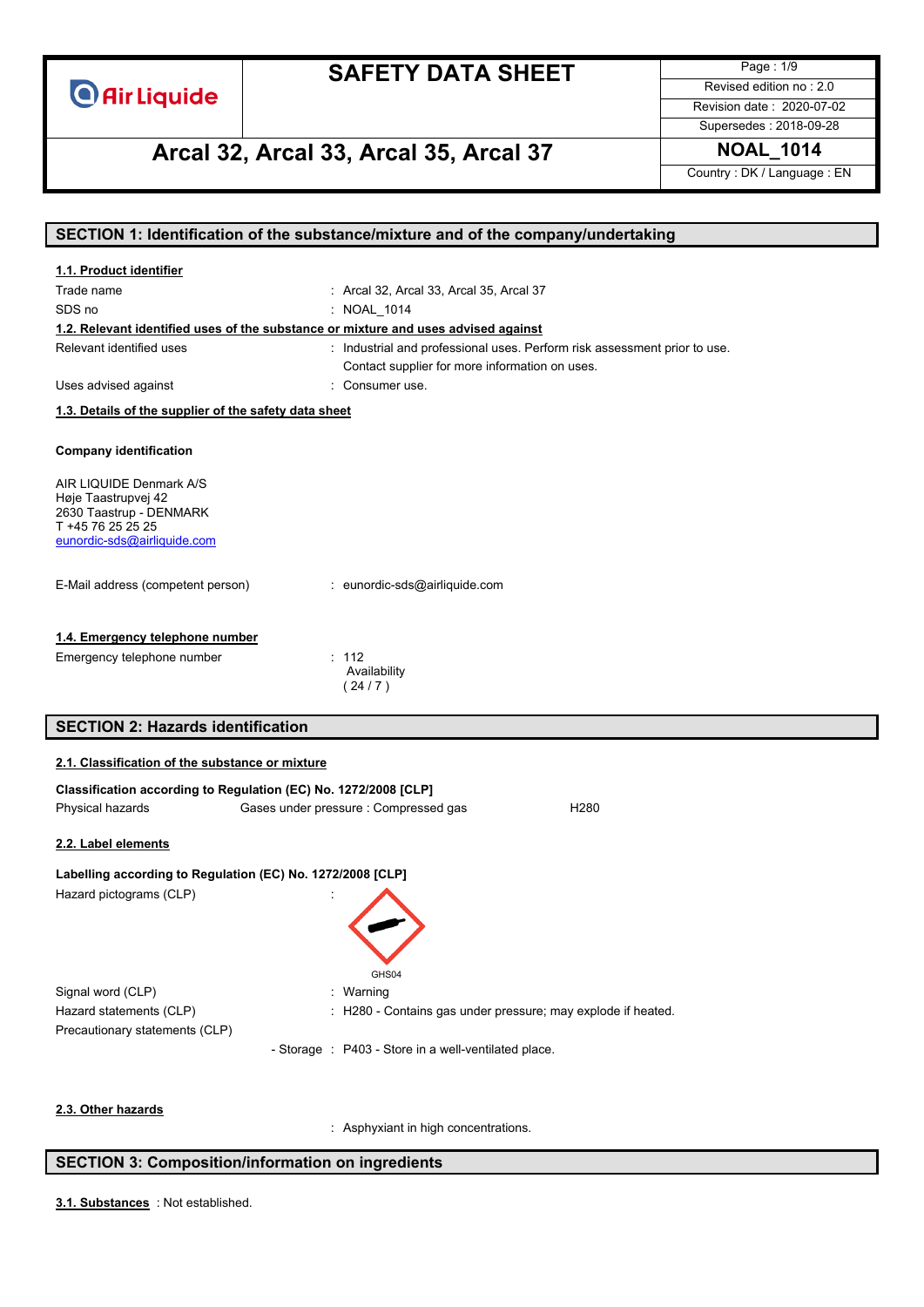

Page : 2/9 Revised edition no : 2.0

Revision date : 2020-07-02

Supersedes : 2018-09-28

# **Arcal 32, Arcal 33, Arcal 35, Arcal 37 NOAL\_1014**

Country : DK / Language : EN

#### **3.2. Mixtures**

| Name   | <b>Product identifier</b>                                                    | Composition<br>[V-%]: | <b>Classification according to</b><br>Regulation (EC) No. 1272/2008<br>[CLP] |
|--------|------------------------------------------------------------------------------|-----------------------|------------------------------------------------------------------------------|
| Helium | (CAS-No.) 7440-59-7<br>(EC-No.) 231-168-5<br>(EC Index-No.)<br>(REACH-no) *1 | 70                    | Press. Gas (Comp.), H280                                                     |
| Argon  | (CAS-No.) 7440-37-1<br>(EC-No.) 231-147-0<br>(EC Index-No.)<br>(REACH-no) *1 | 30                    | Press. Gas (Comp.), H280                                                     |

Full text of H-statements: see section 16

*Contains no other components or impurities which will influence the classification of the product.*

*\*1: Listed in Annex IV / V REACH, exempted from registration.*

*\*2: Registration deadline not expired.*

*\*3: Registration not required: Substance manufactured or imported < 1t/y.*

### **SECTION 4: First aid measures**

#### **4.1. Description of first aid measures**

| - Inhalation                                                                    |  | : Remove victim to uncontaminated area wearing self contained breathing apparatus. Keep<br>victim warm and rested. Call a doctor. Perform cardiopulmonary resuscitation if breathing<br>stopped. |  |
|---------------------------------------------------------------------------------|--|--------------------------------------------------------------------------------------------------------------------------------------------------------------------------------------------------|--|
| - Skin contact                                                                  |  | : Adverse effects not expected from this product.                                                                                                                                                |  |
| - Eye contact                                                                   |  | : Adverse effects not expected from this product.                                                                                                                                                |  |
| - Ingestion                                                                     |  | : Ingestion is not considered a potential route of exposure.                                                                                                                                     |  |
| 4.2. Most important symptoms and effects, both acute and delayed                |  |                                                                                                                                                                                                  |  |
|                                                                                 |  | : In high concentrations may cause asphyxiation. Symptoms may include loss of<br>mobility/consciousness. Victim may not be aware of asphyxiation.                                                |  |
|                                                                                 |  | Refer to section 11.                                                                                                                                                                             |  |
| 4.3. Indication of any immediate medical attention and special treatment needed |  |                                                                                                                                                                                                  |  |

: None.

### **SECTION 5: Firefighting measures**

#### **5.1. Extinguishing media**

| - Suitable extinguishing media<br>- Unsuitable extinguishing media | : Water spray or fog.<br>: Do not use water jet to extinguish.                                                                                                                                                                                                                                                    |
|--------------------------------------------------------------------|-------------------------------------------------------------------------------------------------------------------------------------------------------------------------------------------------------------------------------------------------------------------------------------------------------------------|
| 5.2. Special hazards arising from the substance or mixture         |                                                                                                                                                                                                                                                                                                                   |
| Specific hazards<br>Hazardous combustion products                  | : Exposure to fire may cause containers to rupture/explode.<br>: None.                                                                                                                                                                                                                                            |
| 5.3. Advice for firefighters                                       |                                                                                                                                                                                                                                                                                                                   |
| Specific methods                                                   | : Use fire control measures appropriate for the surrounding fire. Exposure to fire and heat<br>radiation may cause gas receptacles to rupture. Cool endangered receptacles with water spray<br>jet from a protected position. Prevent water used in emergency cases from entering sewers and<br>drainage systems. |
|                                                                    | If possible, stop flow of product.                                                                                                                                                                                                                                                                                |
|                                                                    | Use water spray or fog to knock down fire fumes if possible.                                                                                                                                                                                                                                                      |
|                                                                    | Move containers away from the fire area if this can be done without risk.                                                                                                                                                                                                                                         |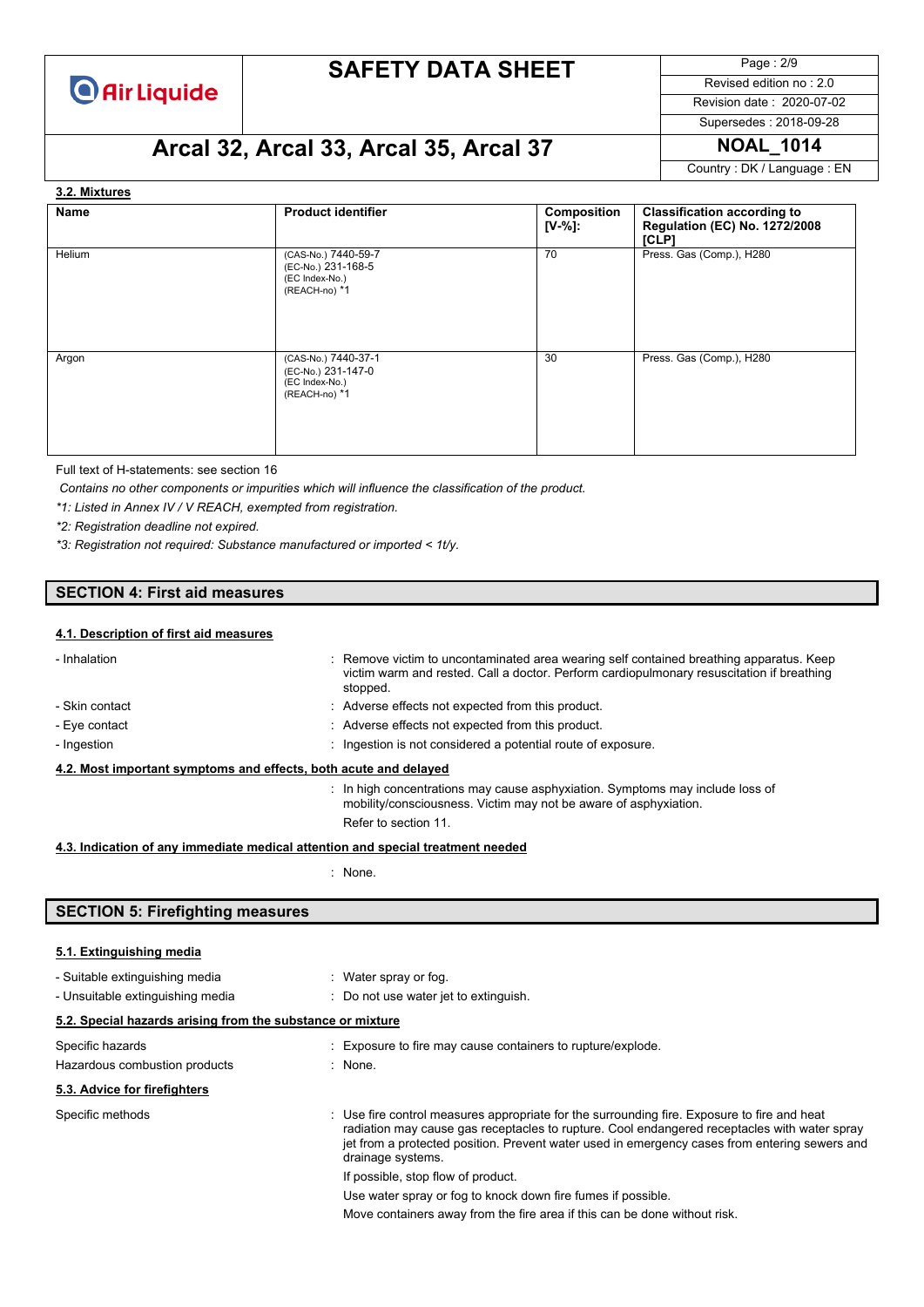Page : 3/9 Revised edition no : 2.0 Revision date : 2020-07-02

**Arcal 32, Arcal 33, Arcal 35, Arcal 37 NOAL\_1014**

Supersedes : 2018-09-28

Country : DK / Language : EN

Special protective equipment for fire fighters : In confined space use self-contained breathing apparatus.

Standard protective clothing and equipment (Self Contained Breathing Apparatus) for fire fighters.

Standard EN 137 - Self-contained open-circuit compressed air breathing apparatus with full face mask.

Standard EN 469 - Protective clothing for firefighters. Standard - EN 659: Protective gloves for firefighters.

### **SECTION 6: Accidental release measures**

#### **6.1. Personal precautions, protective equipment and emergency procedures**

|                                                                                                                                                                                                                                                                                                                                                                                                                              | : Try to stop release.                                                                                |
|------------------------------------------------------------------------------------------------------------------------------------------------------------------------------------------------------------------------------------------------------------------------------------------------------------------------------------------------------------------------------------------------------------------------------|-------------------------------------------------------------------------------------------------------|
|                                                                                                                                                                                                                                                                                                                                                                                                                              | Evacuate area.                                                                                        |
|                                                                                                                                                                                                                                                                                                                                                                                                                              | Wear self-contained breathing apparatus when entering area unless atmosphere is proved to<br>be safe. |
|                                                                                                                                                                                                                                                                                                                                                                                                                              | Ensure adequate air ventilation.                                                                      |
|                                                                                                                                                                                                                                                                                                                                                                                                                              | Act in accordance with local emergency plan.                                                          |
|                                                                                                                                                                                                                                                                                                                                                                                                                              | Stay upwind.                                                                                          |
|                                                                                                                                                                                                                                                                                                                                                                                                                              | Oxygen detectors should be used when asphyxiating gases may be released.                              |
| 6.2. Environmental precautions                                                                                                                                                                                                                                                                                                                                                                                               |                                                                                                       |
|                                                                                                                                                                                                                                                                                                                                                                                                                              | : Try to stop release.                                                                                |
| 6.3. Methods and material for containment and cleaning up                                                                                                                                                                                                                                                                                                                                                                    |                                                                                                       |
|                                                                                                                                                                                                                                                                                                                                                                                                                              | : Ventilate area.                                                                                     |
| 6.4. Reference to other sections                                                                                                                                                                                                                                                                                                                                                                                             |                                                                                                       |
|                                                                                                                                                                                                                                                                                                                                                                                                                              | $\therefore$ See also sections 8 and 13.                                                              |
| $\mathbf{A} = \mathbf{A} + \mathbf{B} + \mathbf{C} + \mathbf{A} + \mathbf{A} + \mathbf{A} + \mathbf{A} + \mathbf{A} + \mathbf{A} + \mathbf{A} + \mathbf{A} + \mathbf{A} + \mathbf{A} + \mathbf{A} + \mathbf{A} + \mathbf{A} + \mathbf{A} + \mathbf{A} + \mathbf{A} + \mathbf{A} + \mathbf{A} + \mathbf{A} + \mathbf{A} + \mathbf{A} + \mathbf{A} + \mathbf{A} + \mathbf{A} + \mathbf{A} + \mathbf{A} + \mathbf{A} + \mathbf$ |                                                                                                       |

### **SECTION 7: Handling and storage**

### **7.1. Precautions for safe handling**

| Safe use of the product | The product must be handled in accordance with good industrial hygiene and safety<br>÷<br>procedures.                                                    |
|-------------------------|----------------------------------------------------------------------------------------------------------------------------------------------------------|
|                         | Only experienced and properly instructed persons should handle gases under pressure.                                                                     |
|                         | Consider pressure relief device(s) in gas installations.                                                                                                 |
|                         | Ensure the complete gas system was (or is regularily) checked for leaks before use.                                                                      |
|                         | Do not smoke while handling product.                                                                                                                     |
|                         | Use only properly specified equipment which is suitable for this product, its supply pressure and<br>temperature. Contact your gas supplier if in doubt. |
|                         | Avoid suck back of water, acid and alkalis.                                                                                                              |
|                         | Do not breathe gas.                                                                                                                                      |
|                         | Avoid release of product into atmosphere.                                                                                                                |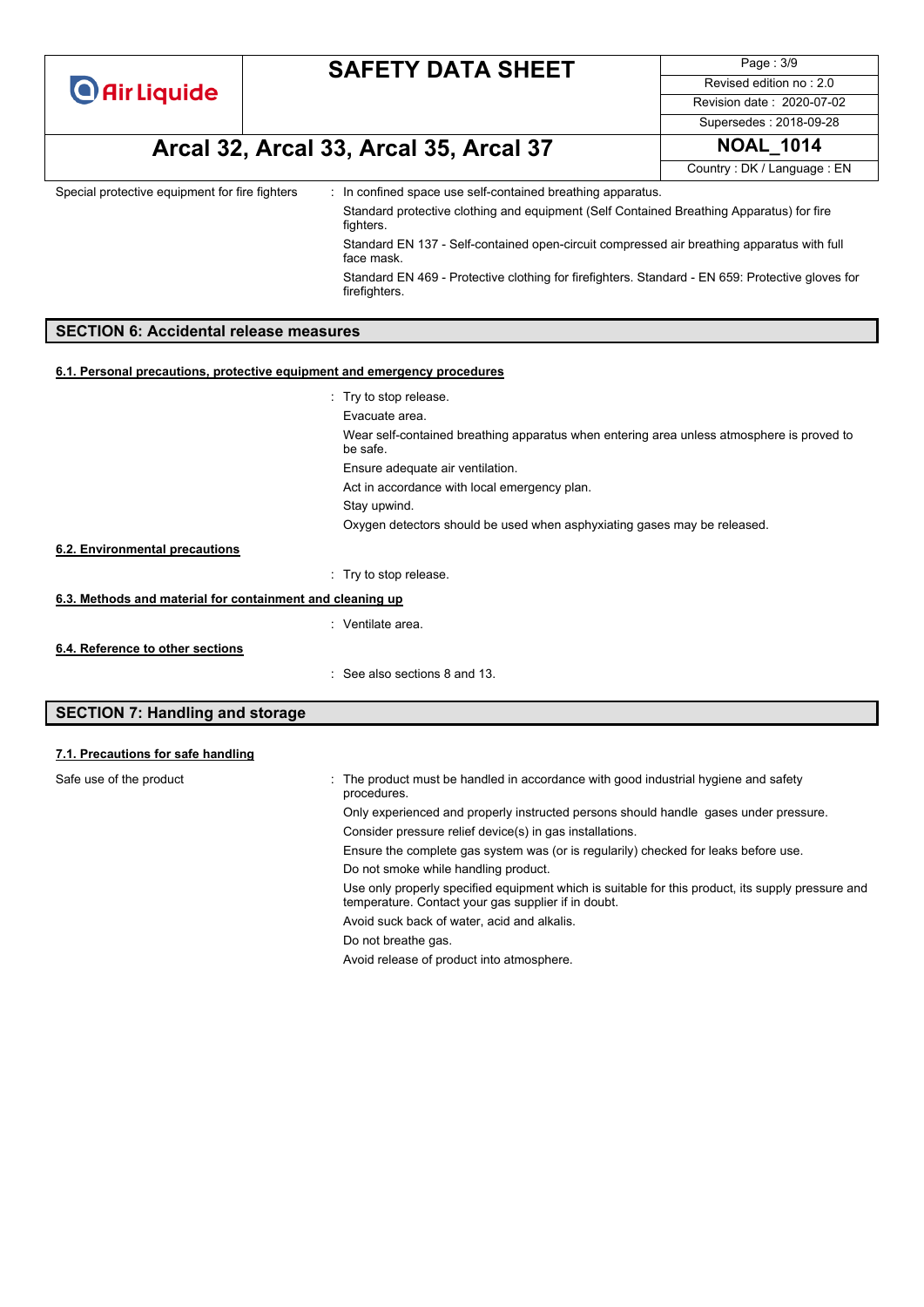|                                                                   | <b>SAFETY DATA SHEET</b>                                                                                                                                         | Page: 4/9                  |  |
|-------------------------------------------------------------------|------------------------------------------------------------------------------------------------------------------------------------------------------------------|----------------------------|--|
| <b>O</b> Air Liquide                                              |                                                                                                                                                                  | Revised edition no: 2.0    |  |
|                                                                   |                                                                                                                                                                  | Revision date: 2020-07-02  |  |
|                                                                   |                                                                                                                                                                  | Supersedes: 2018-09-28     |  |
|                                                                   | Arcal 32, Arcal 33, Arcal 35, Arcal 37                                                                                                                           | <b>NOAL_1014</b>           |  |
|                                                                   |                                                                                                                                                                  | Country: DK / Language: EN |  |
| Safe handling of the gas receptacle                               | : Refer to supplier's container handling instructions.                                                                                                           |                            |  |
|                                                                   | Do not allow backfeed into the container.                                                                                                                        |                            |  |
|                                                                   | Protect cylinders from physical damage; do not drag, roll, slide or drop.                                                                                        |                            |  |
|                                                                   | When moving cylinders, even for short distances, use a cart (trolley, hand truck, etc.) designed<br>to transport cylinders.                                      |                            |  |
|                                                                   | Leave valve protection caps in place until the container has been secured against either a wall<br>or bench or placed in a container stand and is ready for use. |                            |  |
|                                                                   | If user experiences any difficulty operating valve discontinue use and contact supplier.                                                                         |                            |  |
|                                                                   | Never attempt to repair or modify container valves or safety relief devices.                                                                                     |                            |  |
|                                                                   | Damaged valves should be reported immediately to the supplier.                                                                                                   |                            |  |
|                                                                   | Keep container valve outlets clean and free from contaminants particularly oil and water.                                                                        |                            |  |
|                                                                   | Replace valve outlet caps or plugs and container caps where supplied as soon as container is<br>disconnected from equipment.                                     |                            |  |
|                                                                   | Close container valve after each use and when empty, even if still connected to equipment.                                                                       |                            |  |
|                                                                   | Never attempt to transfer gases from one cylinder/container to another.                                                                                          |                            |  |
|                                                                   | Never use direct flame or electrical heating devices to raise the pressure of a container.                                                                       |                            |  |
|                                                                   | Do not remove or deface labels provided by the supplier for the identification of the content of<br>the container.                                               |                            |  |
|                                                                   | Suck back of water into the container must be prevented.                                                                                                         |                            |  |
|                                                                   | Open valve slowly to avoid pressure shock.                                                                                                                       |                            |  |
| 7.2. Conditions for safe storage, including any incompatibilities |                                                                                                                                                                  |                            |  |
|                                                                   | : Observe all regulations and local requirements regarding storage of containers.                                                                                |                            |  |
|                                                                   | Containers should not be stored in conditions likely to encourage corrosion.                                                                                     |                            |  |
|                                                                   | Container valve guards or caps should be in place.                                                                                                               |                            |  |
|                                                                   | Containers should be stored in the vertical position and properly secured to prevent them from<br>falling over.                                                  |                            |  |
|                                                                   | Stored containers should be periodically checked for general condition and leakage.                                                                              |                            |  |
|                                                                   | Keep container below 50°C in a well ventilated place.                                                                                                            |                            |  |
|                                                                   | Store containers in location free from fire risk and away from sources of heat and ignition.                                                                     |                            |  |
|                                                                   | Keep away from combustible materials.                                                                                                                            |                            |  |
| 7.3. Specific end use(s)                                          |                                                                                                                                                                  |                            |  |

: None.

### **SECTION 8: Exposure controls/personal protection**

### **8.1. Control parameters**

OEL (Occupational Exposure Limits) : No data available.

DNEL (Derived-No Effect Level) : No data available.

PNEC (Predicted No-Effect Concentration) : No data available.

#### **8.2. Exposure controls**

#### **8.2.1. Appropriate engineering controls**

|                                                                           | : Provide adequate general and local exhaust ventilation.                                                                                                                                                                                                                                                               |
|---------------------------------------------------------------------------|-------------------------------------------------------------------------------------------------------------------------------------------------------------------------------------------------------------------------------------------------------------------------------------------------------------------------|
|                                                                           | Systems under pressure should be regularily checked for leakages.                                                                                                                                                                                                                                                       |
|                                                                           | Oxygen detectors should be used when asphyxiating gases may be released.                                                                                                                                                                                                                                                |
|                                                                           | Consider the use of a work permit system e.g. for maintenance activities.                                                                                                                                                                                                                                               |
| 8.2.2. Individual protection measures, e.g. personal protective equipment |                                                                                                                                                                                                                                                                                                                         |
|                                                                           | . A risk assessment should be conducted and documented in each work area to assess the risks<br>related to the use of the product and to select the PPE that matches the relevant risk. The<br>following recommendations should be considered:<br>PPE compliant to the recommended EN/ISO standards should be selected. |
|                                                                           |                                                                                                                                                                                                                                                                                                                         |

- Eye/face protection **in the state of the set of the set of the set of the shields.** Wear safety glasses with side shields.
	- Standard EN 166 Personal eye-protection specifications.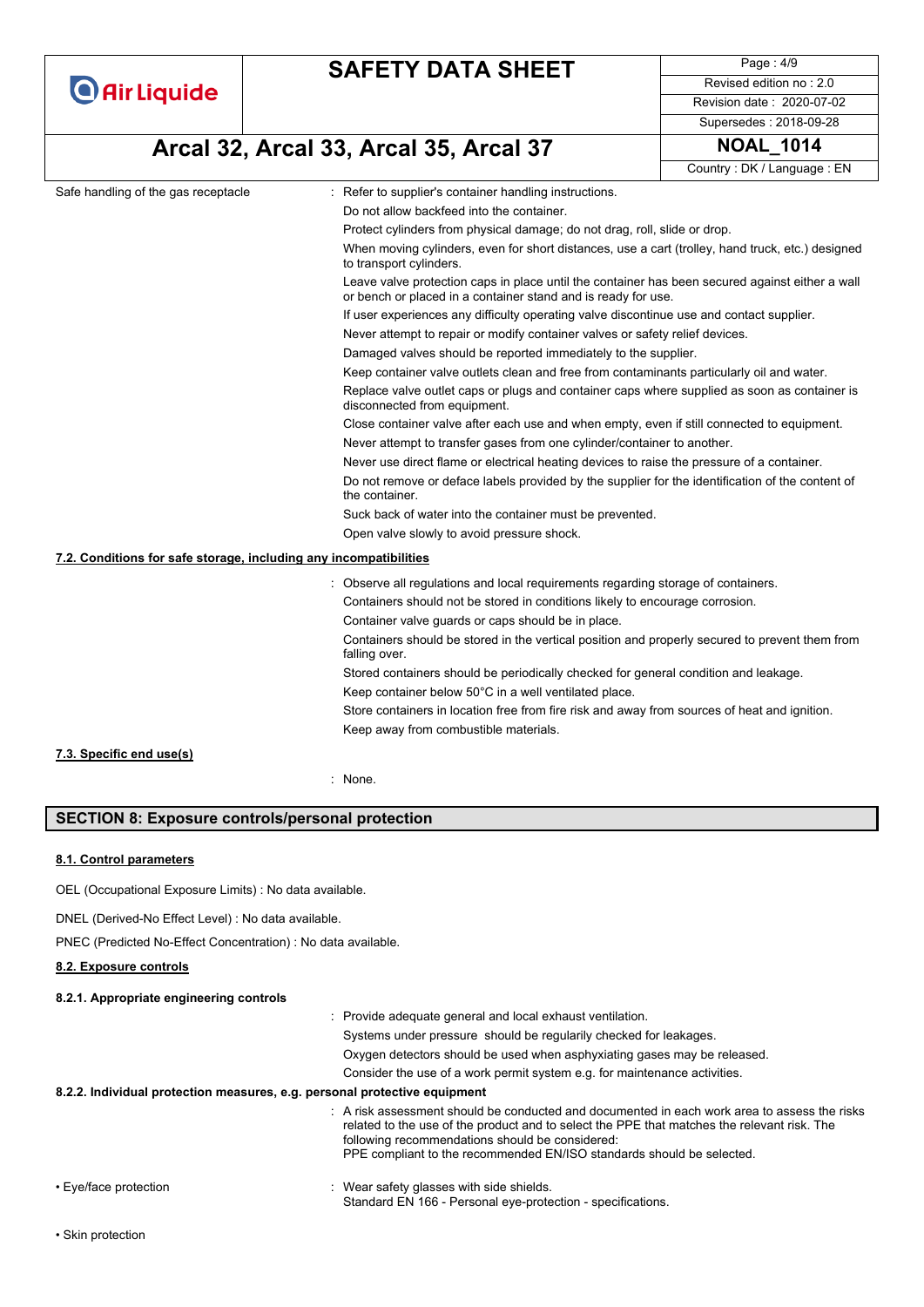**O** Air Liquide

# **SAFETY DATA SHEET**

Page : 5/9 Revised edition no : 2.0 Revision date : 2020-07-02

#### Supersedes : 2018-09-28

# **Arcal 32, Arcal 33, Arcal 35, Arcal 37 NOAL\_1014**

Country : DK / Language : EN

| - Hand protection                      | : Wear working gloves when handling gas containers.                                                                                                                                                                                             |
|----------------------------------------|-------------------------------------------------------------------------------------------------------------------------------------------------------------------------------------------------------------------------------------------------|
| - Other                                | Standard EN 388 - Protective gloves against mechanical risk.<br>: Wear safety shoes while handling containers.<br>Standard EN ISO 20345 - Personal protective equipment - Safety footwear.                                                      |
| • Respiratory protection               | Self contained breathing apparatus (SCBA) or positive pressure airline with mask are to be<br>used in oxygen-deficient atmospheres.<br>Standard EN 137 - Self-contained open-circuit compressed air breathing apparatus with full<br>face mask. |
| • Thermal hazards                      | : None in addition to the above sections.                                                                                                                                                                                                       |
| 8.2.3. Environmental exposure controls |                                                                                                                                                                                                                                                 |

: None necessary.

### **SECTION 9: Physical and chemical properties**

| 9.1. Information on basic physical and chemical properties |  |  |  |
|------------------------------------------------------------|--|--|--|
| Appearance                                                 |  |  |  |

| Physical state at 20°C / 101.3kPa               | : Gas.                                                                                        |
|-------------------------------------------------|-----------------------------------------------------------------------------------------------|
| Colour                                          | Mixture contains one or more component(s) which have the following colour(s):<br>Colourless.  |
| Odour                                           | Odourless.                                                                                    |
| Odour threshold                                 | : Odour threshold is subjective and inadequate to warn of overexposure.                       |
| pH value                                        | : Not applicable for gases and gas mixtures.                                                  |
| Molar mass                                      | Not applicable for gas mixtures.                                                              |
| Melting point                                   | : Not applicable for gas mixtures.                                                            |
| Boiling point                                   | : Not applicable for gas mixtures.                                                            |
| Flash point                                     | Not applicable for gases and gas mixtures.                                                    |
| Evaporation rate (ether=1)                      | Not applicable for gases and gas mixtures.                                                    |
| Flammability range                              | : Non flammable.                                                                              |
| Vapour pressure [20°C]                          | Not applicable.                                                                               |
| Vapour pressure [50°C]                          | : Not applicable.                                                                             |
| Relative density, gas (air=1)                   | : Lighter or similar to air.                                                                  |
| Solubility in water                             | Solubility in water of component(s) of the mixture :<br>• Helium: 1.5 mg/l • Argon: 67.3 mg/l |
| Partition coefficient n-octanol/water [log Kow] | : Not applicable for gas mixtures.                                                            |
| Auto-ignition temperature                       | : Non flammable.                                                                              |
| Decomposition point [°C]                        | Not applicable.                                                                               |
| Viscosity [20°C]                                | : No reliable data available.                                                                 |
| <b>Explosive Properties</b>                     | : Not applicable.                                                                             |
| <b>Oxidising Properties</b>                     | Not applicable.                                                                               |
| 9.2. Other information                          |                                                                                               |
| Other data                                      | : None.                                                                                       |

### **SECTION 10: Stability and reactivity**

**10.1. Reactivity**

**10.2. Chemical stability**

: No reactivity hazard other than the effects described in sub-sections below.

: Stable under normal conditions.

- **10.3. Possibility of hazardous reactions**
- : No additional information available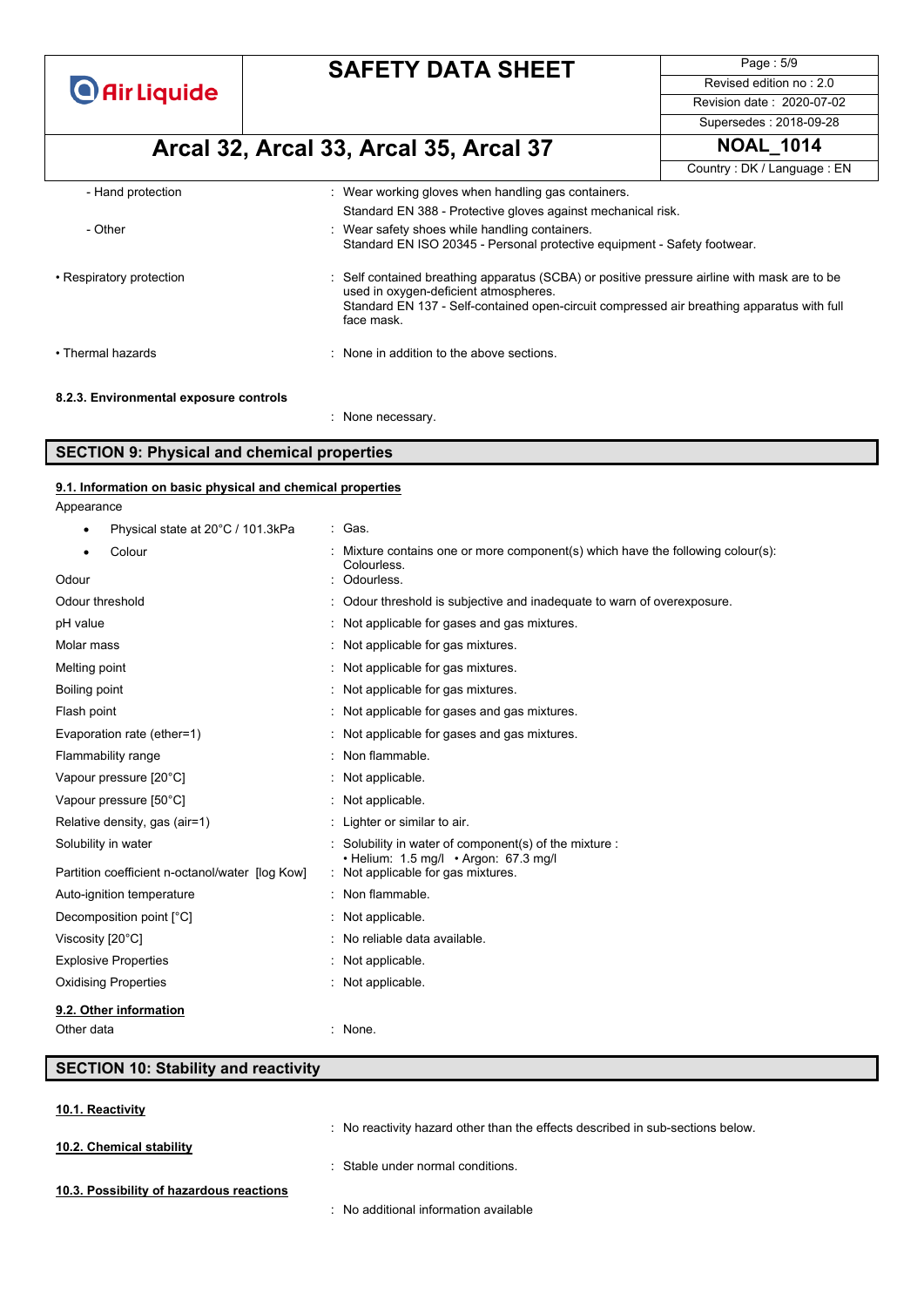| <b>O</b> Air Liquide |  |  |  |  |
|----------------------|--|--|--|--|
|                      |  |  |  |  |

**Arcal 32, Arcal 33, Arcal 35, Arcal 37 NOAL\_1014**

Page : 6/9 Revised edition no : 2.0 Revision date : 2020-07-02 Supersedes : 2018-09-28

Country : DK / Language : EN

| 10.4. Conditions to avoid              | : Avoid moisture in installation systems.                                                                 |
|----------------------------------------|-----------------------------------------------------------------------------------------------------------|
| 10.5. Incompatible materials           | : For additional information on compatibility refer to ISO 11114.                                         |
| 10.6. Hazardous decomposition products | : Under normal conditions of storage and use, hazardous decomposition products should not be<br>produced. |

## **SECTION 11: Toxicological information**

| 11.1. Information on toxicological effects |                                                                              |
|--------------------------------------------|------------------------------------------------------------------------------|
| <b>Acute toxicity</b>                      | : No toxicological effects from this product.                                |
| <b>Skin corrosion/irritation</b>           | : No known effects from this product.                                        |
| Serious eye damage/irritation              | : No known effects from this product.                                        |
| Respiratory or skin sensitisation          | : No known effects from this product.                                        |
| Germ cell mutagenicity                     | : No known effects from this product.                                        |
| Carcinogenicity                            | : No known effects from this product.                                        |
| <b>Reproductive toxicity</b>               | : No known effects from this product.<br>No known effects from this product. |
| <b>STOT-single exposure</b>                | : No known effects from this product.                                        |
| <b>STOT-repeated exposure</b>              | : No known effects from this product.                                        |
| <b>Aspiration hazard</b>                   | : Not applicable for gases and gas mixtures.                                 |

### **SECTION 12: Ecological information**

| 12.1. Toxicity                           |                                                                                                                                   |
|------------------------------------------|-----------------------------------------------------------------------------------------------------------------------------------|
| Assessment                               | : No ecological damage caused by this product.                                                                                    |
| EC50 48h - Daphnia magna [mg/l]          | : No data available.                                                                                                              |
| EC50 72h - Algae [mg/l]                  | : No data available.                                                                                                              |
| LC50 96 h - Fish [mg/l]                  | : No data available.                                                                                                              |
| 12.2. Persistence and degradability      |                                                                                                                                   |
| Assessment                               | : No ecological damage caused by this product.                                                                                    |
| 12.3. Bioaccumulative potential          |                                                                                                                                   |
| Assessment                               | : No data available.                                                                                                              |
| 12.4. Mobility in soil                   |                                                                                                                                   |
| Assessment                               | : Because of its high volatility, the product is unlikely to cause ground or water pollution.<br>Partition into soil is unlikely. |
| 12.5. Results of PBT and vPvB assessment |                                                                                                                                   |
| Assessment                               | : Not classified as PBT or vPvB.                                                                                                  |
| 12.6. Other adverse effects              |                                                                                                                                   |
| Other adverse effects                    | : No known effects from this product.                                                                                             |
| Effect on the ozone layer                | : None.                                                                                                                           |
| Effect on global warming                 | : No known effects from this product.                                                                                             |
|                                          |                                                                                                                                   |

**SECTION 13: Disposal considerations**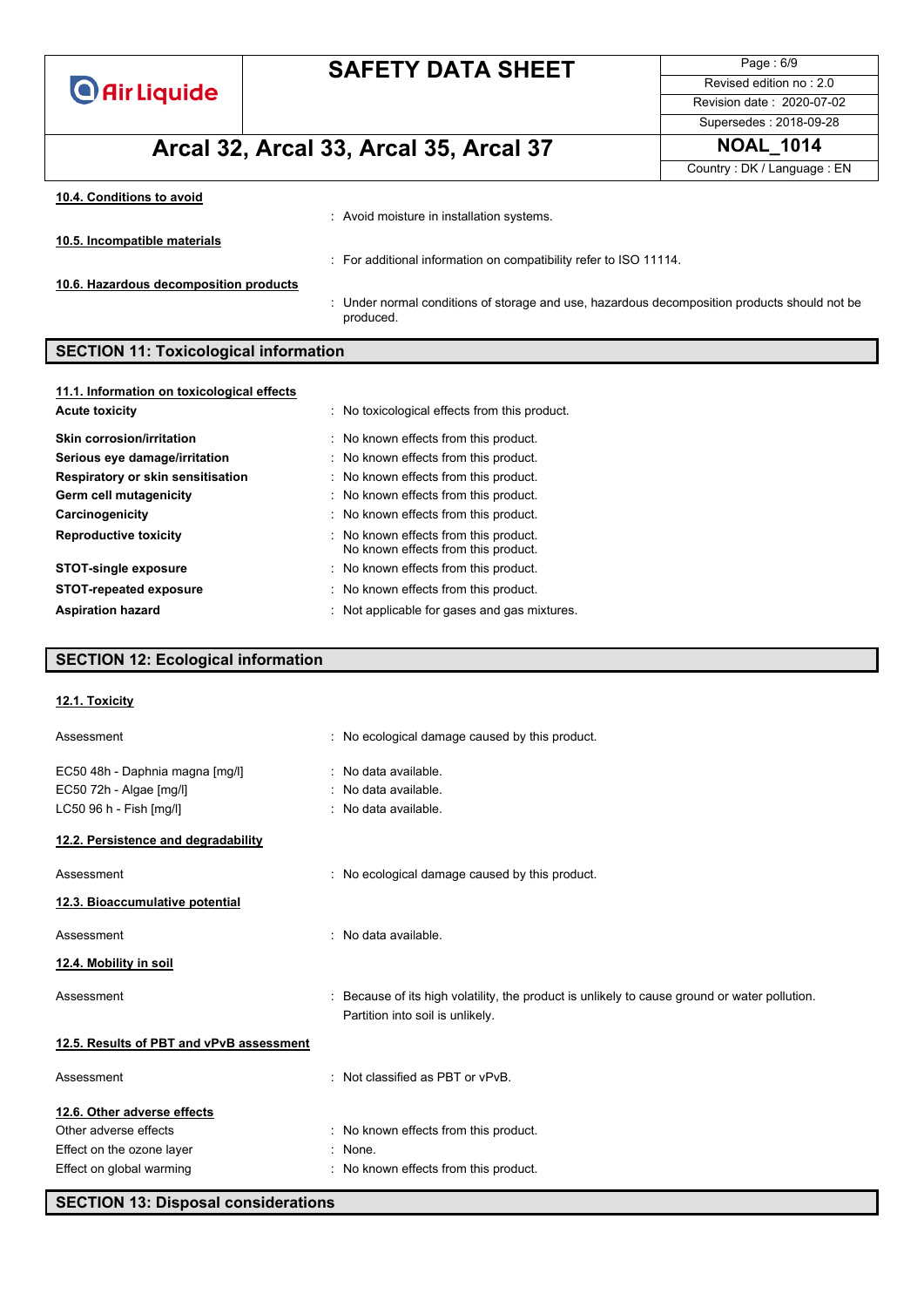**O** Air Liquide

Transport by air (ICAO-TI / IATA-DGR)

# **SAFETY DATA SHEET**

Page : 7/9 Revised edition no : 2.0 Revision date : 2020-07-02

### Supersedes : 2018-09-28

# **Arcal 32, Arcal 33, Arcal 35, Arcal 37 NOAL\_1014**

Country : DK / Language : EN

| Do not discharge into any place where its accumulation could be dangerous.                                     |
|----------------------------------------------------------------------------------------------------------------|
| Return unused product in original container to supplier.                                                       |
| $\div$ 16 05 05 : Gases in pressure containers other than those mentioned in 16 05 04.                         |
|                                                                                                                |
| : External treatment and disposal of waste should comply with applicable local and/or national<br>regulations. |
| <b>SECTION 14: Transport information</b>                                                                       |
|                                                                                                                |

| UN-No.                                                                                                  | : 1956                                                 |
|---------------------------------------------------------------------------------------------------------|--------------------------------------------------------|
| 14.2. UN proper shipping name                                                                           |                                                        |
| Transport by road/rail (ADR/RID)                                                                        | COMPRESSED GAS, N.O.S. (Helium, Argon)                 |
|                                                                                                         |                                                        |
| Transport by air (ICAO-TI / IATA-DGR)                                                                   | Compressed gas, n.o.s. (Helium, Argon)                 |
| Transport by sea (IMDG)                                                                                 | COMPRESSED GAS, N.O.S. (Helium, Argon)                 |
| 14.3. Transport hazard class(es)                                                                        |                                                        |
| Labelling                                                                                               |                                                        |
|                                                                                                         | 2.2 : Non-flammable, non-toxic gases.                  |
| Transport by road/rail (ADR/RID)                                                                        |                                                        |
| Class                                                                                                   | $\therefore$ 2.                                        |
| Classification code                                                                                     | : 1A.                                                  |
| Hazard identification number                                                                            | : 20.                                                  |
| <b>Tunnel Restriction</b>                                                                               | : E - Passage forbidden through tunnels of category E. |
| Transport by air (ICAO-TI / IATA-DGR)<br>Class / Div. (Sub. risk(s))                                    | : 2.2                                                  |
| Transport by sea (IMDG)                                                                                 |                                                        |
| Class / Div. (Sub. risk(s))                                                                             | : 2.2                                                  |
| Emergency Schedule (EmS) - Fire                                                                         | $: F-C.$                                               |
| Emergency Schedule (EmS) - Spillage                                                                     | $: S-V.$                                               |
| 14.4. Packing group                                                                                     |                                                        |
| Transport by road/rail (ADR/RID)                                                                        | Not established.                                       |
| Transport by air (ICAO-TI / IATA-DGR)                                                                   | Not established.                                       |
| Transport by sea (IMDG)                                                                                 | Not established.                                       |
| 14.5. Environmental hazards                                                                             |                                                        |
| Transport by road/rail (ADR/RID)                                                                        | None.                                                  |
| Transport by air (ICAO-TI / IATA-DGR)                                                                   | None.<br>÷.                                            |
| Transport by sea (IMDG)                                                                                 | None.                                                  |
| 14.6. Special precautions for user<br><b>Packing Instruction(s)</b><br>Transport by road/rail (ADR/RID) | : P200.                                                |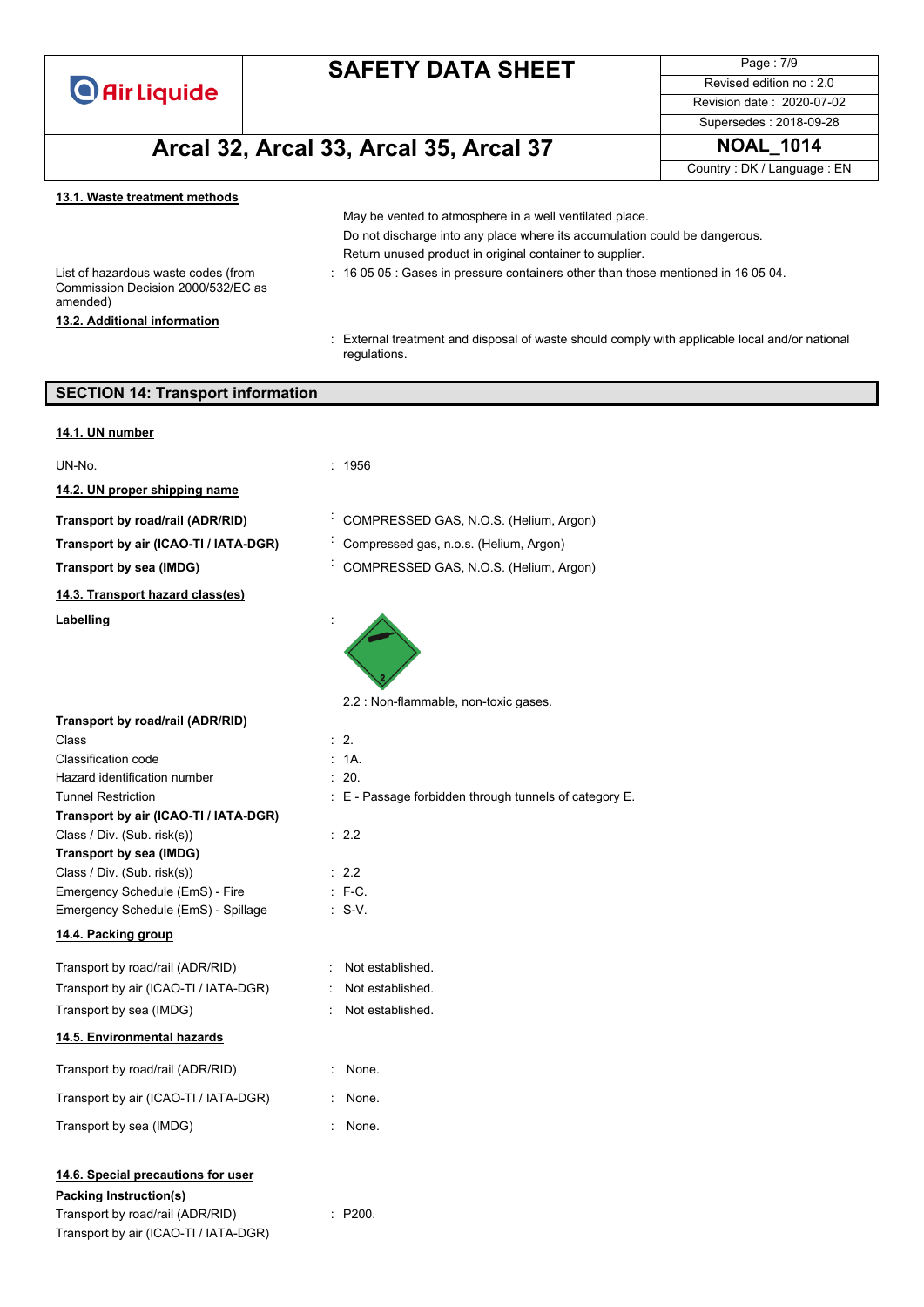**O** Air Liquide

# **SAFETY DATA SHEET**

Page : 8/9 Revised edition no : 2.0 Revision date : 2020-07-02

Supersedes : 2018-09-28

# **Arcal 32, Arcal 33, Arcal 35, Arcal 37 NOAL\_1014**

Country : DK / Language : EN Passenger and Cargo Aircraft : 200. Cargo Aircraft only **Example 200.** 200. Transport by sea (IMDG) : P200. Special transport precautions : Avoid transport on vehicles where the load space is not separated from the driver's compartment. Ensure vehicle driver is aware of the potential hazards of the load and knows what to do in the event of an accident or an emergency. Before transporting product containers: - Ensure there is adequate ventilation. - Ensure that containers are firmly secured. - Ensure valve is closed and not leaking. - Ensure valve outlet cap nut or plug (where provided) is correctly fitted. - Ensure valve protection device (where provided) is correctly fitted.

#### **14.7. Transport in bulk according to Annex II of Marpol and the IBC Code**

: Not applicable.

### **SECTION 15: Regulatory information**

#### **EU-Regulations 15.1. Safety, health and environmental regulations/legislation specific for the substance or mixture**

| Restrictions on use                       | $:$ None.                                             |
|-------------------------------------------|-------------------------------------------------------|
| Seveso Directive: 2012/18/EU (Seveso III) | : Not covered.                                        |
| <b>National regulations</b>               |                                                       |
| National legislation                      | : Ensure all national/local regulations are observed. |
|                                           |                                                       |

#### **15.2. Chemical safety assessment**

**SECTION 16: Other information**

A CSA does not need to be carried out for this product.

| SECTION 16: Other Information |                                                                                                              |
|-------------------------------|--------------------------------------------------------------------------------------------------------------|
| Indication of changes         | Revised safety data sheet in accordance with commission regulation (EU) No 453/2010.                         |
| Abbreviations and acronyms    | : ATE - Acute Toxicity Estimate                                                                              |
|                               | CLP - Classification Labelling Packaging Regulation; Regulation (EC) No 1272/2008                            |
|                               | REACH - Registration, Evaluation, Authorisation and Restriction of Chemicals Regulation (EC)<br>No 1907/2006 |
|                               | EINECS - European Inventory of Existing Commercial Chemical Substances                                       |
|                               | CAS# - Chemical Abstract Service number                                                                      |
|                               | PPE - Personal Protection Equipment                                                                          |
|                               | LC50 - Lethal Concentration to 50 % of a test population                                                     |
|                               | RMM - Risk Management Measures                                                                               |
|                               | PBT - Persistent, Bioaccumulative and Toxic                                                                  |
|                               | vPvB - Very Persistent and Very Bioaccumulative                                                              |
|                               | STOT- SE: Specific Target Organ Toxicity - Single Exposure                                                   |
|                               | <b>CSA - Chemical Safety Assessment</b>                                                                      |
|                               | <b>EN</b> - European Standard                                                                                |
|                               | <b>UN</b> - United Nations                                                                                   |
|                               | ADR - European Agreement concerning the International Carriage of Dangerous Goods by<br>Road                 |
|                               | IATA - International Air Transport Association                                                               |
|                               | IMDG code - International Maritime Dangerous Goods                                                           |
|                               | RID - Regulations concerning the International Carriage of Dangerous Goods by Rail                           |
|                               | WGK - Water Hazard Class                                                                                     |
|                               |                                                                                                              |
|                               |                                                                                                              |